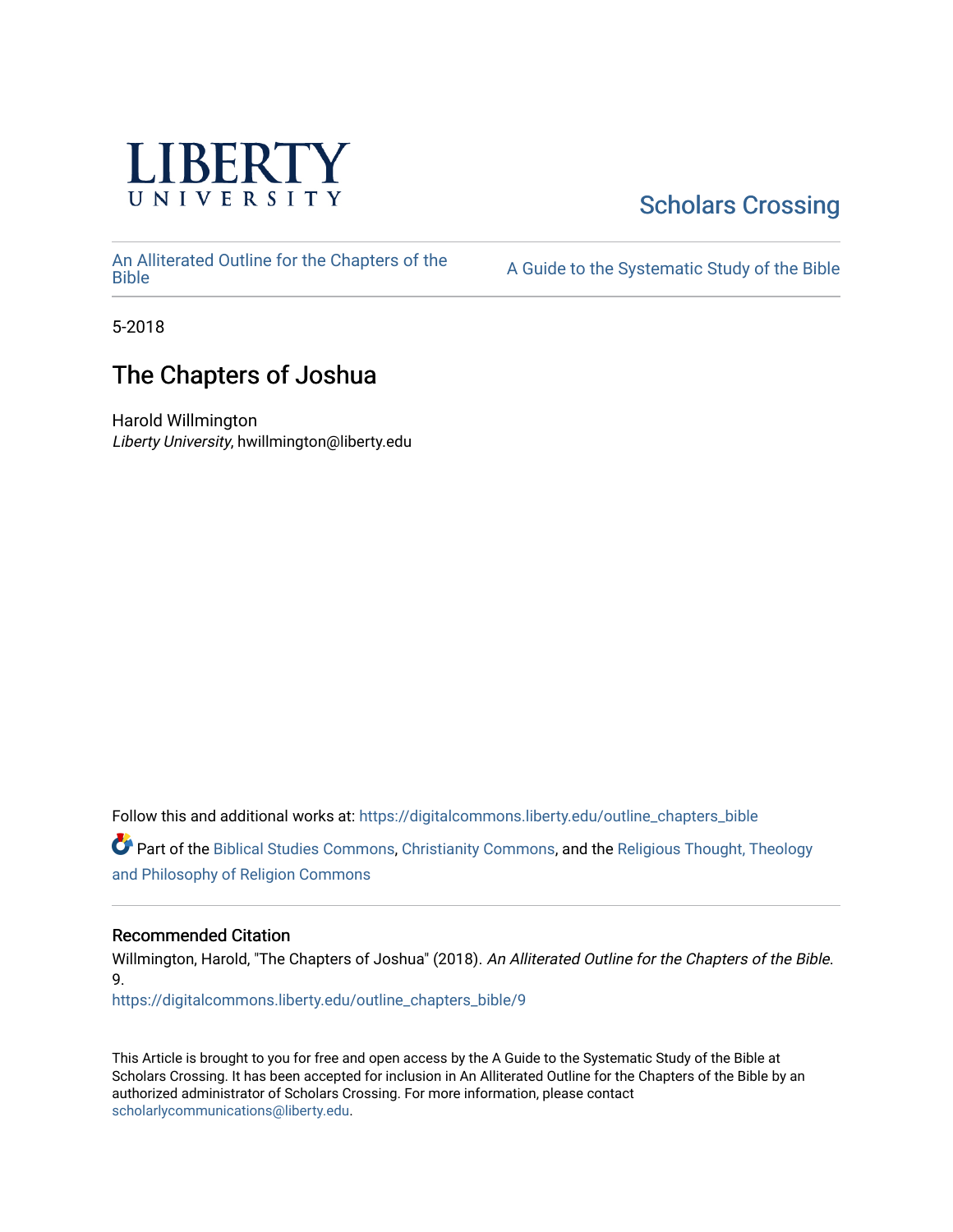# Joshua

#### **SECTION OUTLINE ONE (JOSHUA 1-2)**

Joshua assumes command of Israel and sends two scouts into the Promised Land.

- I. THE MESSENGER (1:1-18)
	- A. The Lord's message to Joshua (1:1-9): After the death of Moses, the Lord encourages Joshua in his new role.
		- 1. The Lord's words concerning Israel's borders (1:1-6): He establishes the boundaries of the Promised Land.
		- 2. The Lord's words concerning Israel's book (1:7-9): Israel must read and heed the Book of the Law.
	- B. Joshua's message to the people (1:10-18)
		- 1. Joshua's message to the leaders (1:10-11): Joshua tells the leaders to get ready, for in three days they are going to move out.
		- 2. Joshua's message to the 2½ tribes (1:12-18): These tribes were Reuben, Gad, and the halftribe of Manasseh.
			- a. Joshua's reminder (1:12-15): Joshua recalls the tribes' promise to assist the 9½ tribes in conquering Canaan before settling on the east side of the Jordan River.
			- b. The tribes' reassurance (1:16-18): They reaffirm their promise to assist the other tribes.
- II. THE MISSION (2:1-24): Joshua assigns two spies to a special task.
	- A. The spies' trip (2:1-22): They enter Jericho to spy out the city.
		- 1. Rahab's assistance to Israel's spies (2:1-7): The two men take refuge in the home of a prostitute who has come to fear the Lord.
			- a. The spies' danger (2:2-3): The king of Jericho dispatches men to Rahab's house to arrest the spies.
			- b. The spies' deliverance (2:4-7): Rahab deceives the king's men into believing the spies had already left.
		- 2. Rahab's assurance from Israel's spies (2:8-21)
			- a. Rahab's petition (2:8-13): She asks that she and her family be spared when the Israelites capture Jericho.
			- b. The spies' promise (2:14-21): The spies agree to spare Rahab's family.
	- B. The spies' testimony (2:22-24): Upon returning to camp, the spies reassure the Israelites that God will indeed deliver Jericho into their hands.

#### **SECTION OUTLINE TWO (JOSHUA 3-5)**

Joshua leads Israel across the Jordan after God dries up the river. Memorial stones are set up, all Israelite males are circumcised, and the people observe the first Passover in the Promised Land.

I. THE PREPARATION FOR CROSSING (3:1-6, 8-13)

A. Joshua's commands to the people (3:1-5, 12):

- 1. Follow the Ark of the Covenant to the Jordan River (3:3-4).
- 2. Purify yourselves (3:5).
- 3. Choose 12 men (one from each tribe) for a special task (3:12).
- B. Joshua's commands to the priests (3:6, 8-11, 13):
	- 1. Carry the Ark to the river (3:6).
	- 2. Stand in the river (3:8).
	- 3. Expect the water to separate (3:13).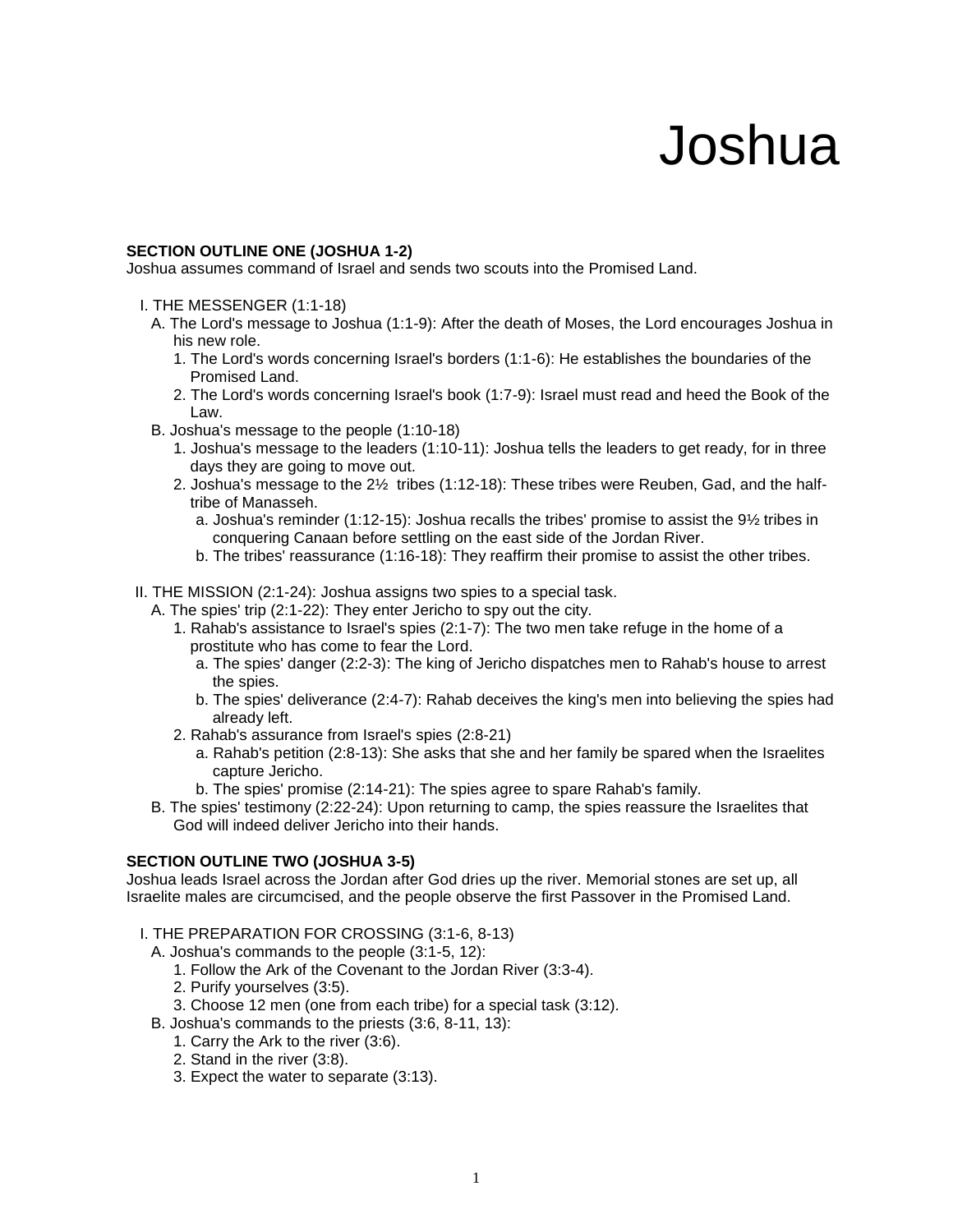- II. THE PROMISE OF VICTORY (3:7): God assures Joshua of his presence and his power.
- Ill. THE PASSAGE OF ISRAEL (3:14-17; 4:12-19)
	- A. How they cross over (3:15-17)
		- 1. The priests stand in the water (3:15).
		- 2. The water separates, allowing the people to cross over (3:16).
	- B. Where they cross over (3:16): They cross just opposite the city of Jericho.
	- C. Who first crosses over (4:12-13): The 2½ tribes (Reuben, Gad, and Manasseh) lead the other tribes across the river.
	- D. When they cross over (4:15-19): On the tenth day of the first month (about late March) of the Hebrew calendar.
- IV. THE PILES OF STONES (4:1-11, 20-24): Joshua builds two stone memorials commemorating the Israelites' crossing of the Jordan.
	- A. First pile (4:1-8, 20-24)
		- 1. God's order (4:1-5): One man from each of the 12 tribes is chosen to take a stone from the riverbed. On the west bank of the Jordan, the men pile the 12 stones.
		- 2. God's objective (4:6-8, 20-24): The stones are to serve as a memorial to later generations that the Lord separated the Jordan River for the Israelites to cross.
	- B. Second pile (4:9-11): Joshua builds this monument, also of 12 stones, in the middle of the riverbed where the priests stood.
- V. THE PLACE OF ENCAMPMENT (4:19): The Israelites' first camp in Canaan is in Gilgal, near Jericho.
- VI. THE PROMOTION OF JOSHUA (4:14): God now exalts Joshua in the eyes of Israel, just as he promised.
- VII. THE PANIC OF THE HEATHEN (5:1): The Amorites and Canaanites are paralyzed with fear after learning of the Jordan River crossing!
- VIII. THE PURIFICATION OF THE PEOPLE (5:2-9): God instructs the circumcision of the entire male population.
- IX. THE PASSOVER OF THE LAMB (5:10): Israel observes Passover for the first time in the Promised Land.
- X. THE PROVISIONS FROM THE LAND (5:11-12): The manna now ceases to appear, but Israel is able to live off the abundant crops of Canaan.
- XI. THE PRESENCE OF THE LORD (5:13-15): Joshua is confronted by the commander of the Lord's army. Many scholars believe this was the pre-incarnate Christ.

#### **SECTION OUTLINE THREE (JOSHUA 6-8)**

In this central campaign, Joshua leads Israel to victory at Jericho, but he encounters defeat at Ai before Achan's sin is discovered and removed. After the blessings and curses of the law are read as Moses had commanded (Deut. 27:2-8), the central part of the land is secure.

- I. THE TWO CITIES (6:1-8:29): The Israelites attack two cities, Jericho and Ai, during the central campaign.
	- A. Jericho (6:1-27): This strongly fortified city is the Israelites' first military encounter in Canaan.
		- 1. The commands (6:1-11): The Israelites are given specific instructions for conquering Jericho. a. Action during the first six days (6:1-4): For six days, the Israelites are to walk around the city once a day, led by seven priests blowing rams' horns.
			- b. Action during the final day (6:4-11): On the seventh day, the Israelites are to walk around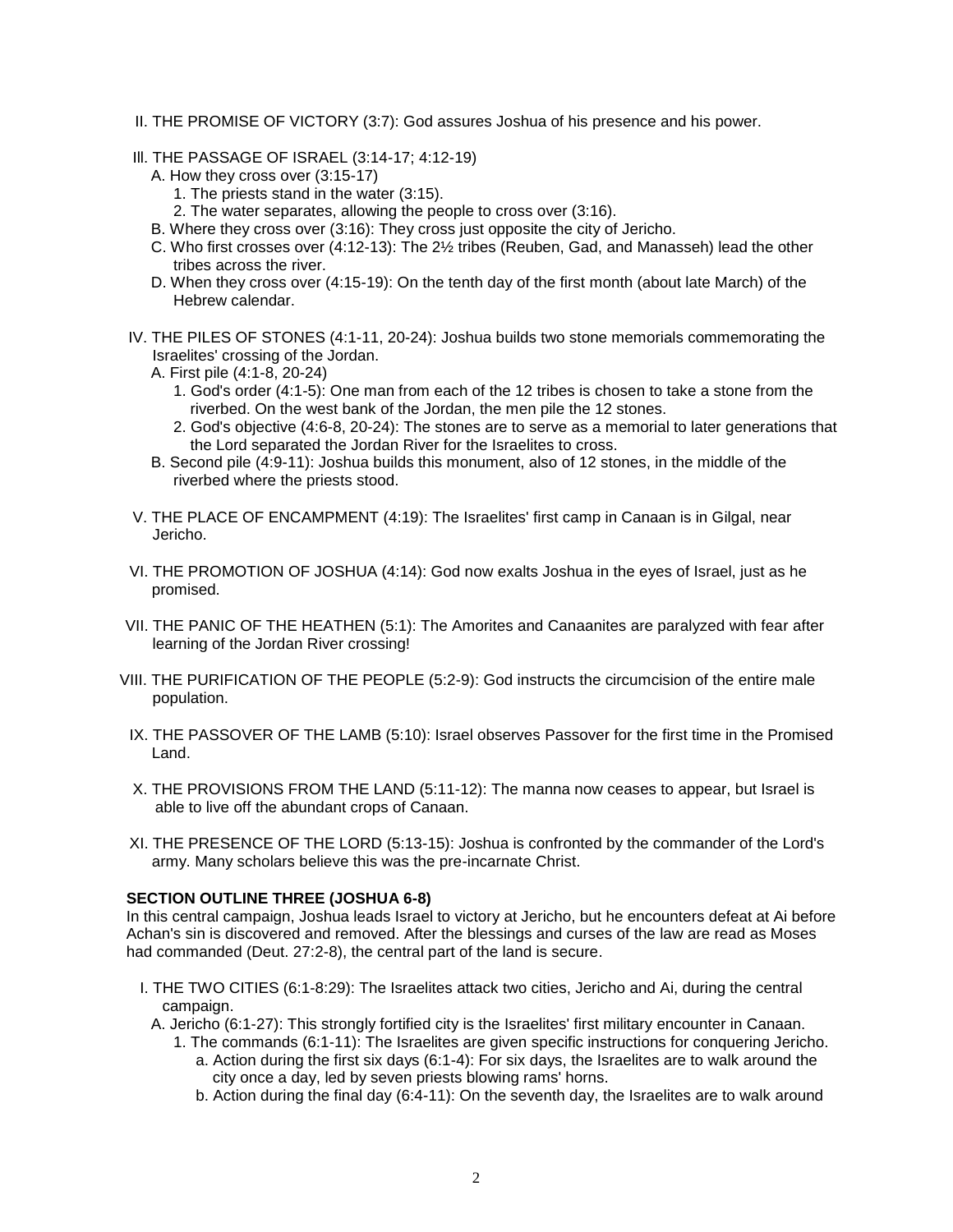the city seven times; at a given signal, they are to give a mighty shout. The walls will then collapse!

- 2. The conquest (6:12-21): The Israelites follow the Lord's commands, and the walls fall down, allowing them to take the city.
- 3. The clemency (6:22-25): As previously agreed, Rahab and her entire family are spared.
- 4. The curse (6:26-27): Joshua places a curse on anyone attempting to rebuild Jericho. The builder's oldest son will die when the foundation is laid, and his youngest son will die when the gates are set up.
- B. Ai (7:1-8:29)
	- 1. Ai defeats Israel (7:1-26): The Israelites' second military encounter in Canaan is with the people of Ai.
		- a. The sin (7:1): Achan disobeys God's command and takes some of the spoils from Jericho for himself.
		- b. The setback (7:2-5): Israel is totally routed in their attempt to capture Ai.
		- c. The supplication (7:6-9): In great anguish Joshua complains to the Lord concerning Israel's defeat.
		- d. The solution (7:10-15): The Lord responds to Joshua by telling him two things regarding their defeat.
			- (1) The cause (7:10-12): Someone in the camp has both stolen and lied.
			- (2) The cure (7:13-15): The Lord tells Joshua to find the sinner and destroy him.
		- e. The search (7:16-23): The Lord gives Joshua specific instructions for determining who the guilty person is.
			- (1) The method (7:16-17): The Lord points out the tribe to which the guilty person belongs; then he points out the clan, then the family, and finally the person himself.
			- (2) The man (7:18-23): Achan is found to be the guilty person.
		- f. The stoning (7:24-26): Achan and his guilty family members are stoned and their bodies burned.
	- 2. Israel defeats Ai (8:1-29).
		- a. The encouragement (8:1-2): The Lord now gives Joshua a new plan to defeat Ai. He instructs him to set an ambush behind the city.
		- b. The execution (8:3-29): Joshua carries out the Lord's instructions and captures Ai.
			- (1) He sets an ambush (8:3-9, 12)
			- (2) He stages an attack (8:10-11, 13-14)
			- (3) He pretends to retreat (8:15-17)
			- (4) He signals to the men in ambush (8:18-20)
			- (5) He captures the city (8:21-29)
- II. THE TWO MOUNTAINS (8:30-35): After Joshua conquers Jericho and Ai, he carries out Moses' parting instructions.
	- A. The altar (8:30-32): Joshua builds an altar on Mount Ebal and copies the law of God onto the stones.
	- B. The announcement (8:33-35): At the foot of Mount Ebal half of the Israelites read the blessings for keeping the law, and at the foot of Mount Gerizim the other half read the curses for disobeying the law. Then Joshua reads the entire Book of the Law to the people.

## **SECTION OUTLINE FOUR (JOSHUA 9-12)**

Israel is deceived by the Gibeonites. Israel defeats five Amorite kings after the Lord miraculously extends the day of the battle. Then they defeat the rest of the southern cities and move north to defeat the cities there, securing both regions.

- I. THE SOUTHERN CAMPAIGN (9:1-10:43)
	- A. The deception (9:1-27): Israel is deceived into making a treaty with the Gibeonites.
		- 1. The characters (9:1-13): While the Israelites camp at Gilgal, some nearby Gibeonite ambassadors arrive, wearing worn-out clothes and claiming they are from a distant land.
		- 2. The cause (9:14-15): Because the Israelites do not consult the Lord and do not realize that these people live nearby, they are tricked into signing a peace treaty with the Gibeonites.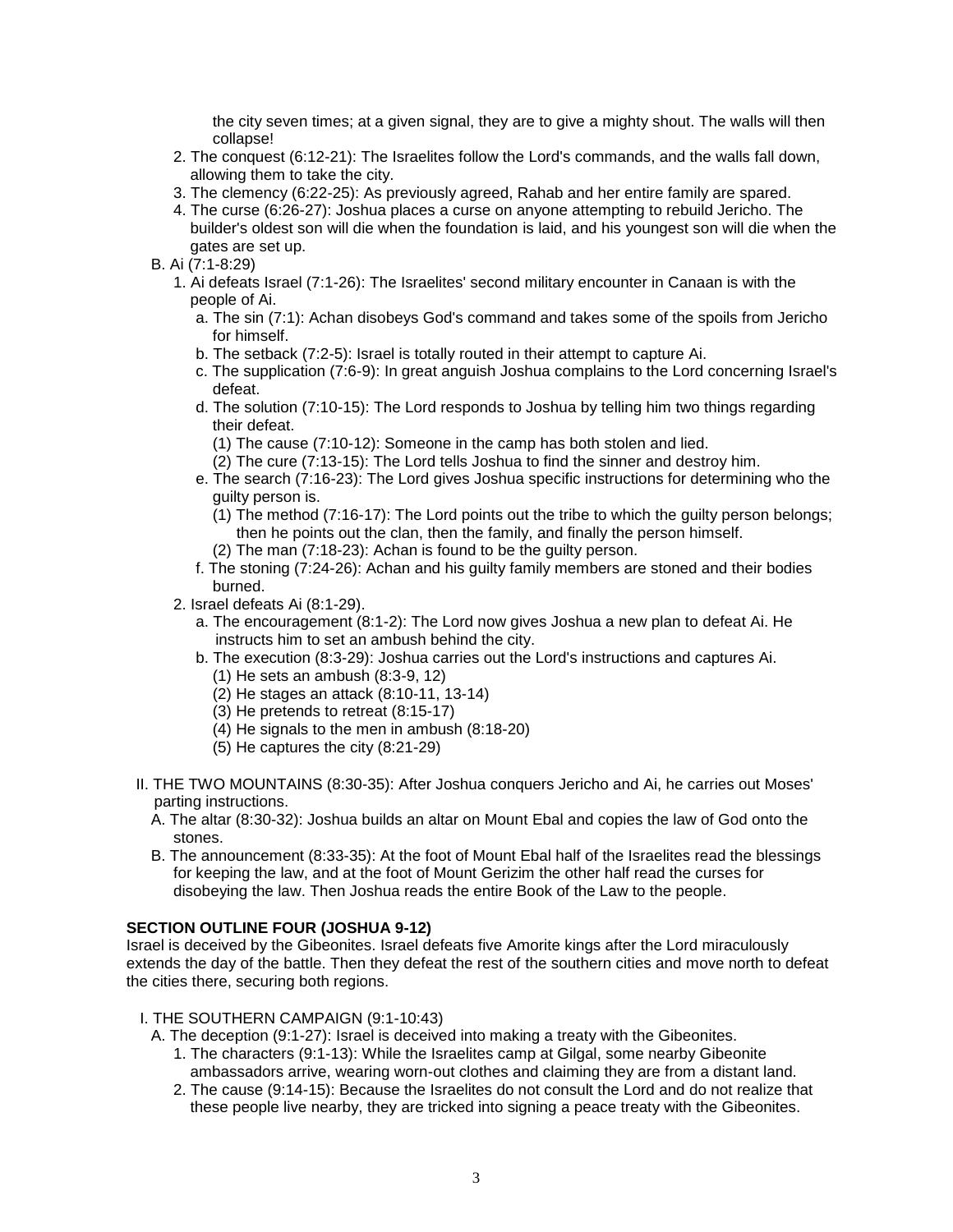- 3. The consequences (9:16-27): Upon learning the truth, Israel is forced to employ the Gibeonites as woodchoppers and water carriers instead of driving them out as God commanded.
- B. The destruction (10:1-39): God empowers Israel to fight seven successful battles and gain control over all of southern Canaan.
	- 1. The battle against the enemies of Gibeon (10:1-14)
		- a. The pagans (10:1-5): Adoni-zedek, king of Jerusalem, and four other kings determine to attack the Gibeonites for signing a peace treaty with Israel.
		- b. The plea (10:6-7): The Gibeonites appeal to Joshua for military help.
		- c. The promise (10:8): The Lord reassures Joshua of victory.
		- d. The provision (10:9-14): The Lord gives the Israelites victory by sending a hailstorm upon their enemies. He also miraculously lengthens the day to ensure total victory.
	- 2. The battle against Makkedah (10:15-28)
	- 3. The battle against Libnah (10:29-30)
	- 4. The battle against Lachish (10:31-33)
	- 5. The battle against Eglon (10:34-35)
	- 6. The battle against Hebron (10:36-37)
	- 7. The battle against Debir (10:38-39)
- C. The dimensions (10:40-43): The total extent of Joshua's victories in the southern region is recounted.
- II. THE NORTHERN CAMPAIGN (11:1-15)
	- A. The ringleaders (11:1-5): King Jabin of Hazor joins forces with several other kings in northern Canaan to fight the Israelites.
	- B. The reassurance (11:6): The Lord reassures Joshua that he need not worry, for the next day all his enemies will be dead.
	- C. The routing (11:7-8): Joshua completely defeats all these kings.
	- D. The ravaging (11:9-15): Joshua ravages the enemy cities, killing the people and capturing their goods.
- Ill. THE OVERVIEW OF ALL CAMPAIGNS (11:16-12:24)
	- A. The enemy land occupied (11:16-23)
	- B. The enemy leaders overcome (12:1-24)

## **SECTION OUTLINE FIVE (JOSHUA 13-17)**

The land is divided among the tribes. The land east of the Jordan is given to Reuben, Gad, and the half-tribe of Manasseh. The land west of the Jordan is divided among the remaining 91/<sub>2</sub> tribes.

- I. THE PROMISE (13:1-7): The Lord promises to drive out the people that still remain in Canaan. He tells Joshua to divide up the land among the tribes.
- II. THE PREVIOUS DECISIONS (13:8-33): Some of the tribes were already assigned their inheritance under Moses' leadership, and now they return to their land.
	- A. Reuben (13:15-23): This tribe possesses the land east of the Jordan and just north of Moab.
	- B. Gad (13:24-28): This tribe possesses the land east of the Jordan and just north of Reuben.
	- C. East Manasseh (13:29-31): This half-tribe possesses the land east of the Jordan and just north of Gad.
	- D. Levi (13:14, 32-33): No land is given to them, for the Lord himself is their inheritance.
- III. THE PARTITIONING (14:1-17:18): Joshua divides the land west of the Jordan among the remaining 9 ½ tribes.
	- A. The allotment (14:1-5): Land areas for the tribes are determined by casting lots, supervised by Joshua and the high priest Eleazar.
	- B. The asking (14:6-12): Caleb requests that he be granted a portion of land for his family. 1. Caleb's reminder (14:6-11)
		- a. His faithfulness to the Lord (14:6-9): Caleb reviews what transpired with the scouts at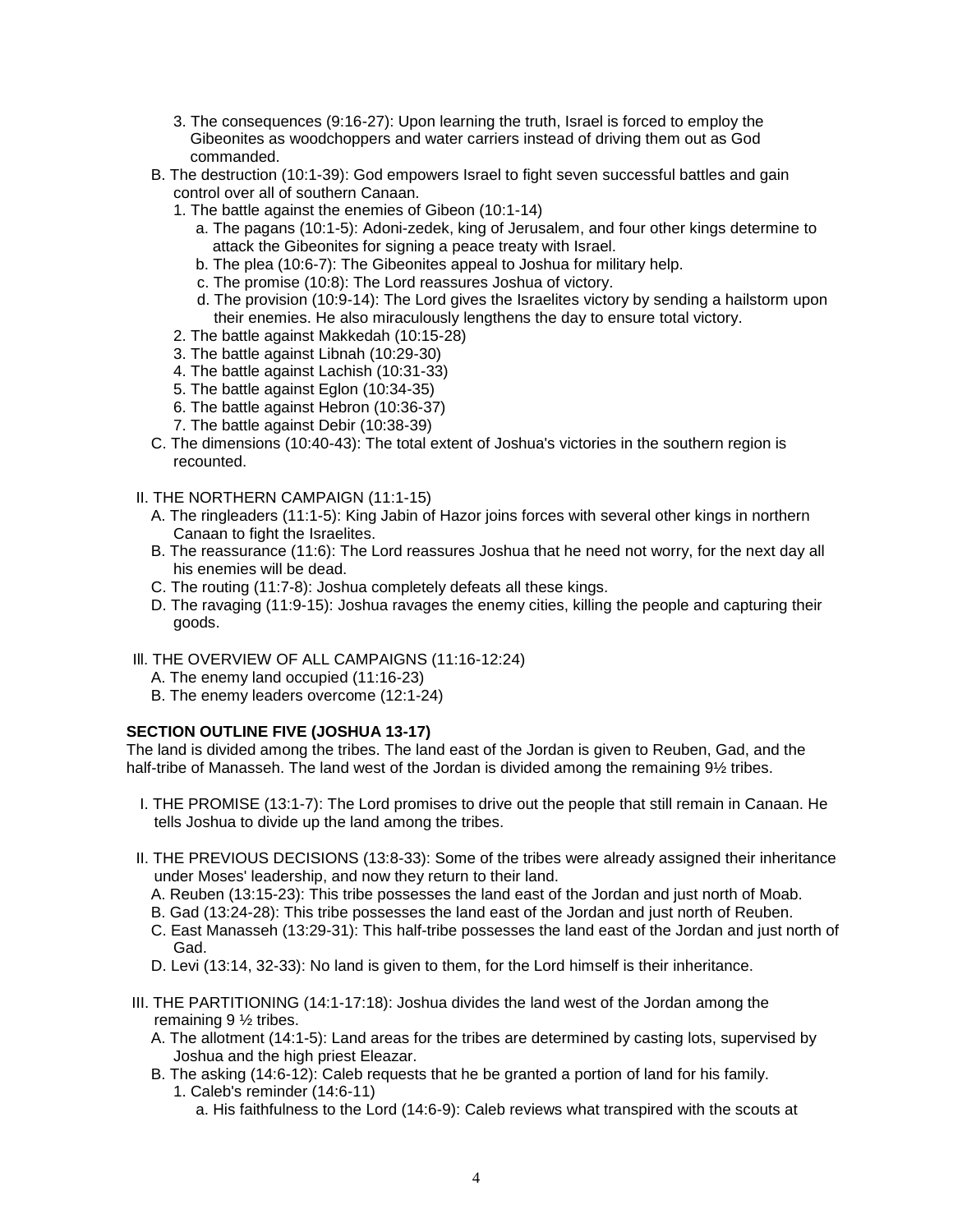Kadesh-barnea.

- b. The Lord's faithfulness to him (14:10-11): At 85 years old, Caleb is still as strong as ever!
- 2. Caleb's request (14:12-15): Caleb asks Joshua to grant him the hill country occupied by giants so that he might drive them out! Joshua grants him this request.
- C. The area (15:1-17:13): The borders of the areas that belong to Judah, Ephraim, and West Manasseh land are described.
	- 1. Judah (15:1-63)
		- a. Land given to the people (15:1-12, 20-63)
			- (1) Their territory (15:1-12)
			- (2) Their towns (15:20-63)
		- b. Land given to the person (Caleb) (15:13-19): As promised, Joshua gives Caleb the hill country of Hebron.
			- (1) Caleb the fighter (15:13-15): He succeeds in driving the giants from his land.
			- (2) Caleb the father (15:16-19): As a reward for capturing Debir (or Kiriath-sepher), Caleb gives his daughter Acsah in marriage to her cousin Othniel and gives her some springs of water.
	- 2. Ephraim (16:5-10)
		- a. Their territory (16:5-8)
		- b. Their towns (16:9-10)
	- 3. West Manasseh (16:1-4; 17:1-13)
		- a. Their ten parcels (17:1-6): Zelophehad's daughters remind Joshua of the Lord's promise to give them the land once allotted to their father. As a result, the half-tribe of Manasseh consists of 10 parcels of land (one for each of Manasseh's sons and one for each of Zelophehad's daughters) plus the regions of Gilead and Bashan.
		- b. Their territory (17:7-10)
		- c. Their towns (17:11-13)
- D. The appeal (17:14-18):
	- 1. The protest (17:7-14): The half-tribes of Joseph (Ephraim and Manasseh) complain to Joshua that they need more land due to their large numbers of people.
	- 2. The proposal (17:15-18): Joshua enlarges their borders and tells them to drive out the Canaanites near them and occupy their land.

#### **SECTION OUTLINE SIX (JOSHUA 18-19)**

When the Tabernacle is moved from Gilgal to Shiloh, Joshua notices that seven tribes still have not taken possession of their allotted land. So he sends scouts to map out the land for them.

- I. THE DELAY (18:1-3): After the Israelites set up the Tabernacle at Shiloh, Joshua asks why seven of Israel's tribes seemed reluctant to occupy the land.
- II. THE DISPATCH (18:4-10): Joshua sends scouts to map out the land that is to be taken by these remaining tribes.
- III. THE DIVISION (AGAIN) (18:10-19:51): Lots are cast once again to determine which tribe should claim each section of land.
	- A. Benjamin (18:11-28) 1. Their territory (8:11-20) 2. Their towns (18:21-28)
	- B. Simeon (19:1-9)
		- 1. Their territory (19:1, 9)
		- 2. Their towns (19:2-8)
	- C. Zebulun (19:10-16)
		- 1. Their territory (19:10-14)
		- 2. Their towns (19:15-16)
	- D. Issachar (19:17-23)
		- 1. Their territory (19:17)
		- 2. Their towns (19:18-23)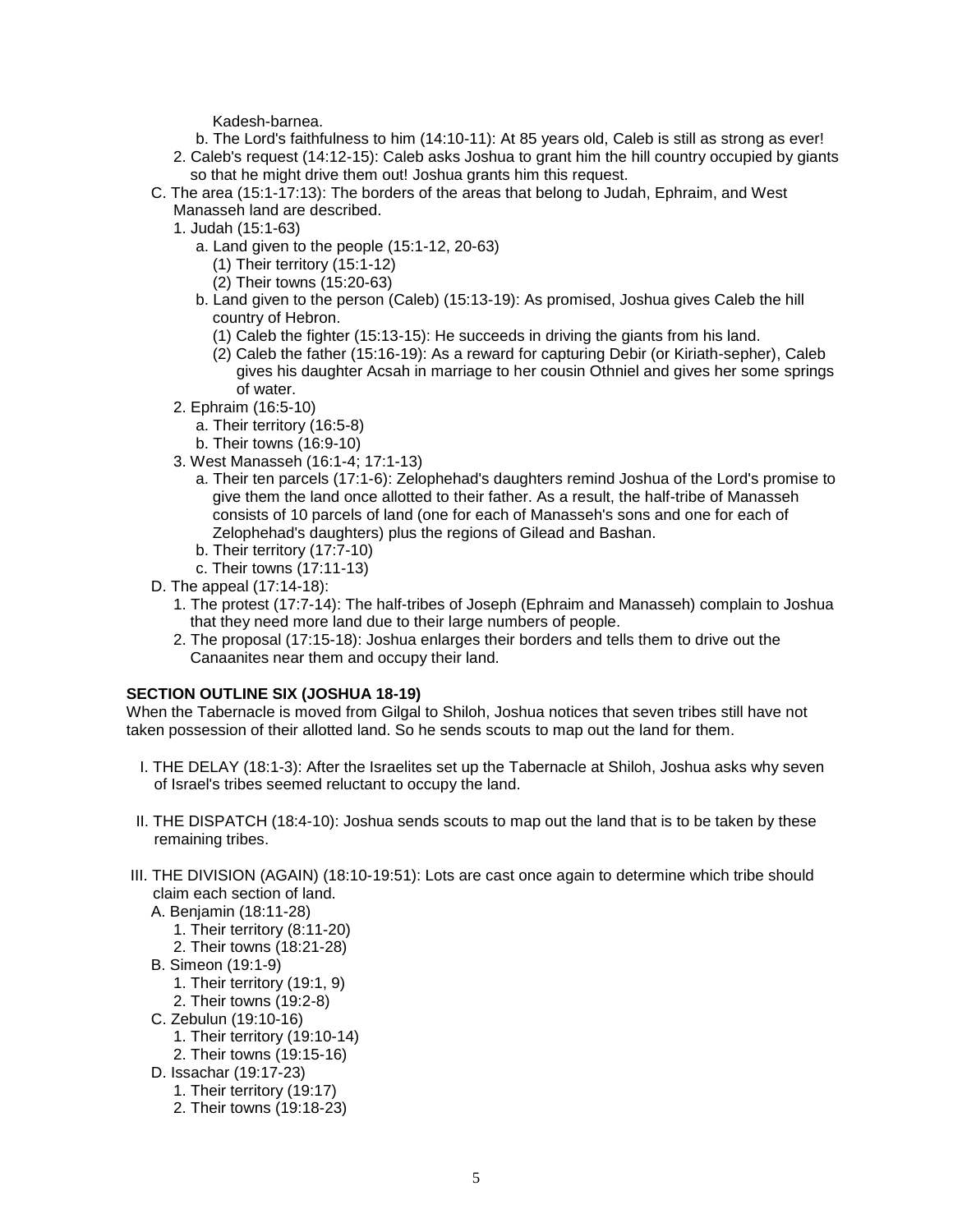- E. Asher (19:24-31)
	- 1. Their territory (19:24)
	- 2. Their towns (19:25-31)
- F. Naphtali (19:32-39)
	- 1. Their territory (19:32-34)
	- 2. Their towns (19:35-39)
- G. Dan (19:40-48)
	- 1. Their territory (19:40, 47-48)
	- 2. Their towns (19:41-46)
- H. Joshua (19:49-50): The Israelites give Joshua a special piece of land-any town he wants. He chooses Timnath-serah of Ephraim.

## **SECTION OUTLINE SEVEN (JOSHUA 20-22)**

The six cities of refuge are appointed, and the Levites claim their cities. Joshua issues a call to faith to the eastern tribes. The conflict over the altar that the eastern tribes erected is resolved.

- I. THE DESIGNATED CITIES (20:1-21:45)
	- A. The six cities of refuge (20:1-9)
		- 1. Why they exist (20:1-6): To protect anyone who unintentionally kills another person.
		- 2. Where they exist (20:7-9): There are three cities east of the Jordan River and three west of the river.
	- B. The 48 Levitical cities (21:1-45)
		- 1. Where they are (21:1-8): The Levites' towns are distributed among the tribes of Israel by casting lots.
			- a. Thirteen towns are located in the tribes of Judah, Simeon, and Benjamin (21:4).
			- b. Ten towns are located in the tribes of Ephraim, Dan, and the half-tribe of eastern Manasseh (21:5).
			- c. Thirteen towns are located in the tribes of Isaachar, Asher, Naphtali, and the half-tribe of western Manasseh (21:6).
			- d. Twelve towns are located in the tribes of Reuben, Gad, and Zebulun (21:7).
		- 2. Which ones they are (21:9-45): A list of all the Levitical towns is given.
- II. THE DIVISIVE ALTAR (22:1-34): Now that the Promised Land has been divided among the tribes, Joshua sends the 2½ eastern tribes back to their land with a challenge.
	- A. The contents of Joshua's challenge (22:1-8)
		- 1. His commendation (22:1-3): Joshua praises the 2½ tribes for their obedience to God in helping their fellow Israelites on the west side of the Jordan.
		- 2. His caution (22:4-8): Joshua exhorts the tribes to continue their obedience after they return to the east side of the Jordan.
	- B. The confusion following Joshua's challenge (22:9-34)
		- 1. The altar by the 2½ tribes (22:9-10): The eastern tribes erect a large altar just before crossing the Jordan River.
		- 2. The accusation by the 9½ tribes (22:11-20)
			- a. Mobilizing against their brothers (22:11-12): The 9½ tribes wrongly conclude that the altar is a pagan shrine; they muster an army at Shiloh and prepare for war against the eastern tribes!
			- b. Meeting with their brothers (22:13-20): Before any fighting begins, a delegation led by Phinehas, the son of the high priest, meets with the  $2\frac{1}{2}$  tribes. They demand to know the reason for the eastern tribes' pagan act and warn them of God's swift and terrible punishment.
		- 3. The answer by the 2½ tribes (22:21-29): The eastern tribes explain to Phinehas that the altar is to serve as a memorial, reminding them and their descendants of the common faith and kinship they share with the other tribes.
		- 4. The acceptance by the 9½ tribes (22:30-34): The explanation of the altar's purpose satisfies the 9½ tribes, thus avoiding a civil war.